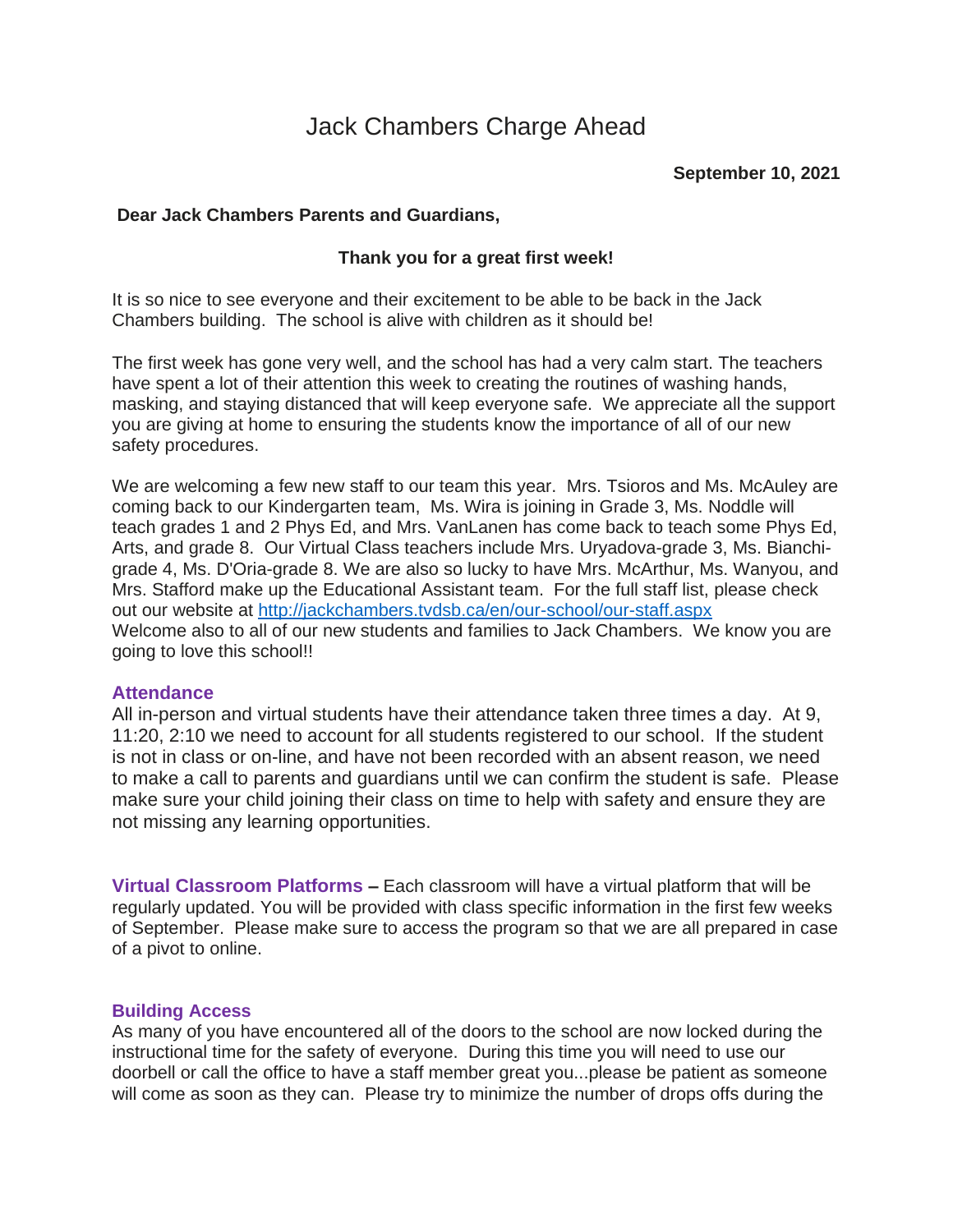day - if you are dropping off a lunch or personal item for your child please have it labelled with their name for us to deliver.

Public access continues to be very limited. All visitors who are approved for access with an appointment, must wear a mask/face covering, complete self-screening and sign-in at the school office.

# **Updated Information**

The information for each student must be updated at the beginning of each year. Please access the [Parent](https://schoolapps2.tvdsb.ca/parents/tvdsb_parents/) Portal to confirm:

- o **contact information,**
- o **update medical information and IPOC's (Individual Plan of Care),**
- o **student permissions**

We still have a number of students that do not have this information completed. The access in the portal will close Wednesday, Sept. 15.

**Contact Information**-current contact information is extremely important in case of accident or injury as well as communication with teachers. They will be reaching out as through School Messenger as they set up Brightspace and Google Classroom for their students.

**Medical Information-**Prescription Medication cannot legally be administered without your written consent including the physician's signature, and a new 'Individual Plan of Care' form is required for each school year.

Schools are required to have a signed form on record for any student who requires any form of medication to be administered at school, including epi-pens. The form is available, upon request, from the office and completion by the physician is the responsibility of the parent.

If your child has Asthma and carries an inhaler that they may use, you will also need to have medical information on file with the school.

**All forms are required so that staff are informed of symptoms and triggers for your child, as well as the medical plan if they exhibit symptoms. Complete this information in the Parent Portal** medical forms as soon as you can to make sure that Jack Chambers staff are all aware of your **child's needs.**

# **Planners**

We have student planners again this year for students and families to use for communication and to teach students organizational skills. Please help to support this program with a donation of \$5 through Cash Online or by sending in the donation. Thank you!

# **Online Payments**

Register for the school Cash program by setting up an account. You will be able to use this program to pay online for student needs and events. Cash [Online](http://jackchambers.tvdsb.ca/en/parents/online-payments.aspx)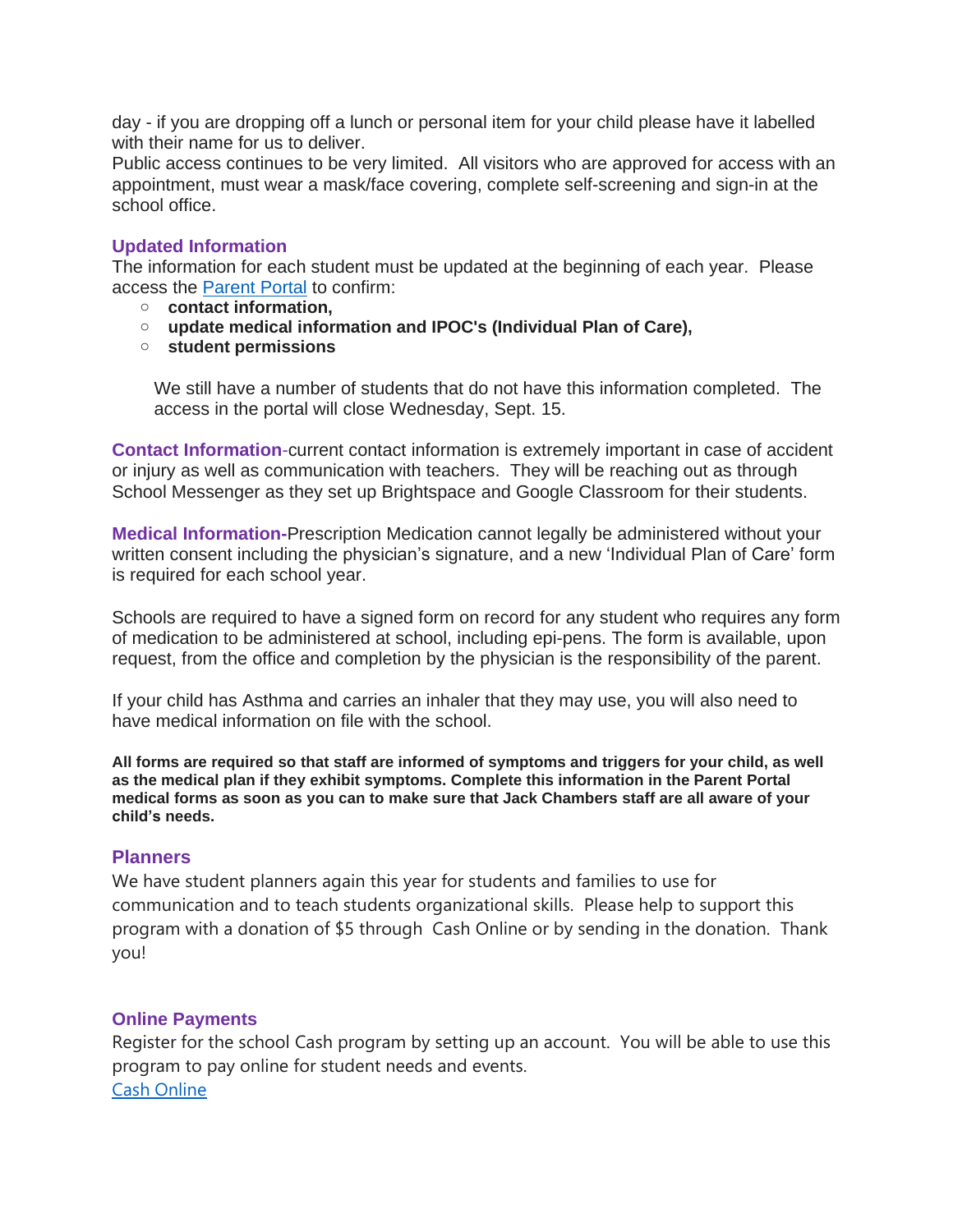#### **Masks**

While at the school we wear masks when we cannot socially distance - in classrooms, in line, when playing sports that may involve contact. We are so pleased to share that all of our students from Junior Kindergarten to Grade 8 are wearing masks. Thank you to all our families who have helped support this endeavour and are supporting us to keep everyone safe by having your children wear a mask.

# **Covid 19 Screening Tool**

Please make sure to complete the Covid 19 Screening Tool for Students and Children in a School and Child Care Setting" each day before sending your child to school.

[https://covid-19.ontario.ca/covid19-cms-assets/2021-06/COVID-](http://track.spe.schoolmessenger.com/f/a/J8TN9W086oXdx7BxNS3PlA~~/AAAAAQA~/RgRjGPFqP0R7aHR0cHM6Ly9jb3ZpZC0xOS5vbnRhcmlvLmNhL2NvdmlkMTktY21zLWFzc2V0cy8yMDIxLTA2L0NPVklELTE5X3ByaW50YWJsZSUyMHNjaG9vbCUyMGFuZCUyMGNoaWxkJTIwY2FyZSUyMHNjcmVlbmluZ19FTkcucGRmVwdzY2hvb2xtQgphMOq9N2Hp1vxbUhRqb21hcnRpbjc3QGdtYWlsLmNvbVgEAAAAAg~~)[19\\_printable%20school%20and%20child%20care%20screening\\_ENG.pdf](http://track.spe.schoolmessenger.com/f/a/J8TN9W086oXdx7BxNS3PlA~~/AAAAAQA~/RgRjGPFqP0R7aHR0cHM6Ly9jb3ZpZC0xOS5vbnRhcmlvLmNhL2NvdmlkMTktY21zLWFzc2V0cy8yMDIxLTA2L0NPVklELTE5X3ByaW50YWJsZSUyMHNjaG9vbCUyMGFuZCUyMGNoaWxkJTIwY2FyZSUyMHNjcmVlbmluZ19FTkcucGRmVwdzY2hvb2xtQgphMOq9N2Hp1vxbUhRqb21hcnRpbjc3QGdtYWlsLmNvbVgEAAAAAg~~)

[COVID-19](http://track.spe.schoolmessenger.com/f/a/J8TN9W086oXdx7BxNS3PlA~~/AAAAAQA~/RgRjGPFqP0R7aHR0cHM6Ly9jb3ZpZC0xOS5vbnRhcmlvLmNhL2NvdmlkMTktY21zLWFzc2V0cy8yMDIxLTA2L0NPVklELTE5X3ByaW50YWJsZSUyMHNjaG9vbCUyMGFuZCUyMGNoaWxkJTIwY2FyZSUyMHNjcmVlbmluZ19FTkcucGRmVwdzY2hvb2xtQgphMOq9N2Hp1vxbUhRqb21hcnRpbjc3QGdtYWlsLmNvbVgEAAAAAg~~) school and child care screening

# **School Council**

If you would like to be involved in Jack Chambers, think about joining the School Council. See the attachment for a description of the School Council role. Complete the [online](https://forms.office.com/Pages/ResponsePage.aspx?id=1sUkINW-BUeYrPg-ZKeOmWeHOMrHY0ZIkRL5EIoFLHJUNEg3MlZSVTk5MlBBQ04xWlpXSThFM0VTNS4u) [form](https://forms.office.com/Pages/ResponsePage.aspx?id=1sUkINW-BUeYrPg-ZKeOmWeHOMrHY0ZIkRL5EIoFLHJUNEg3MlZSVTk5MlBBQ04xWlpXSThFM0VTNS4u) with your information if you wish to join the council. Applications are due to the office by September 21st. [Microsoft](https://forms.office.com/Pages/ResponsePage.aspx?id=1sUkINW-BUeYrPg-ZKeOmWeHOMrHY0ZIkRL5EIoFLHJUNEg3MlZSVTk5MlBBQ04xWlpXSThFM0VTNS4u) Forms

#### **Nut and Latex Allergy**

Although no environment can be totally nut, or latex free, we ask that students refrain from bringing nut and latex (i.e. balloons) products to our school due to the number of students who have anaphylactic reactions. This includes Wow Butter. Thank you in advance for your cooperation in making Jack Chambers safe for all our students.

# **Student Insurance Information**

For the 2021-22 school year we are pleased to offer families the option of two student accident insurance providers to choose from if they wish to purchase insurance for their children.

# [https://www.studyinsuredstudentaccident.com/](http://track.spe.schoolmessenger.com/f/a/uiHl518BhMalkdQf3G5AyQ~~/AAAAAQA~/RgRjGPFqP0QsaHR0cHM6Ly93d3cuc3R1ZHlpbnN1cmVkc3R1ZGVudGFjY2lkZW50LmNvbS9XB3NjaG9vbG1CCmEw6r03YenW_FtSFGpvbWFydGluNzdAZ21haWwuY29tWAQAAAAC)

[https://insuremykids.com](http://track.spe.schoolmessenger.com/f/a/H7SR6bf5eIUiK6HHvYv6yg~~/AAAAAQA~/RgRjGPFqP0QZaHR0cHM6Ly9pbnN1cmVteWtpZHMuY29tL1cHc2Nob29sbUIKYTDqvTdh6db8W1IUam9tYXJ0aW43N0BnbWFpbC5jb21YBAAAAAI~)